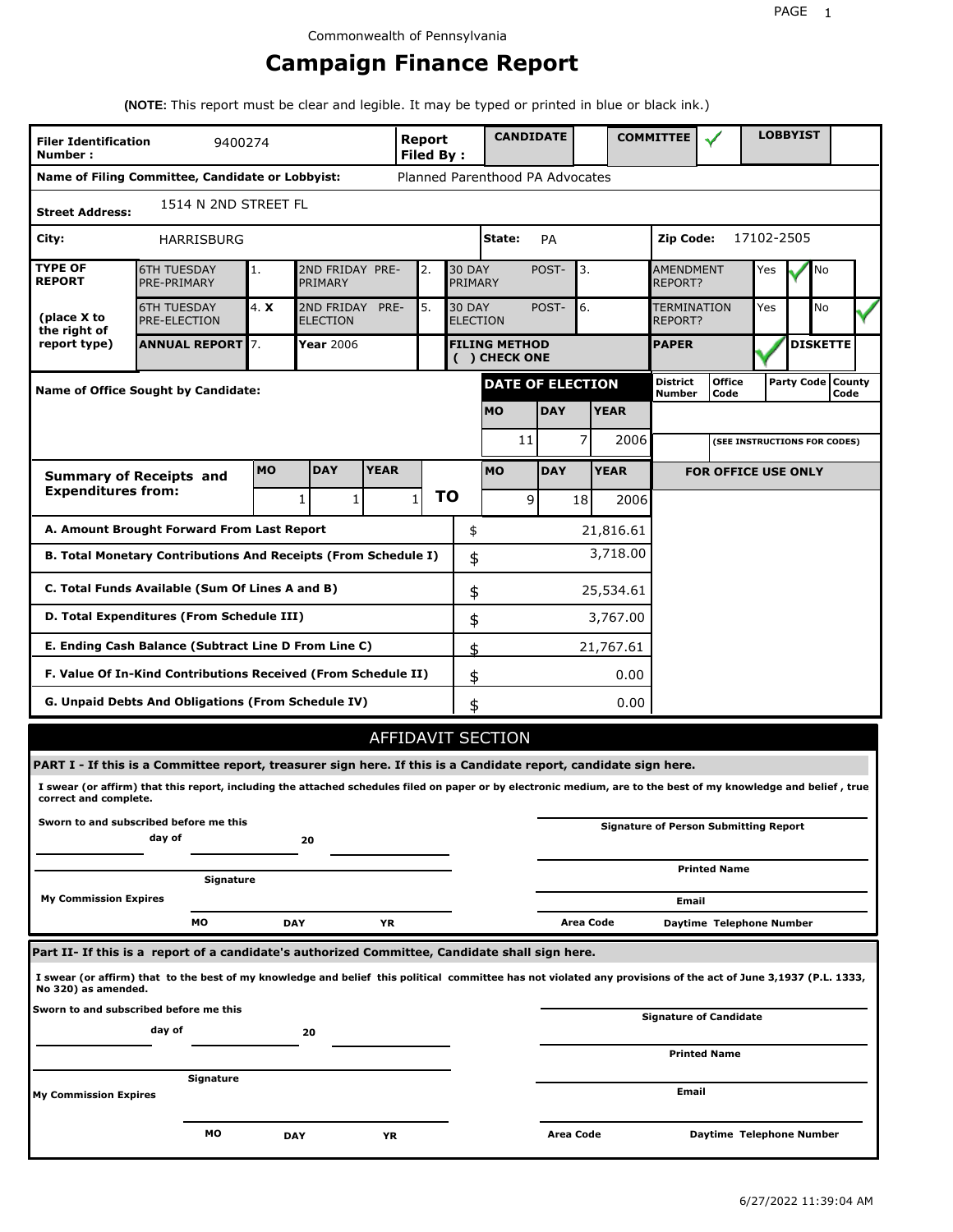# **SCHEDULE I CONTRIBUTIONS AND RECEIPTS**

**Detailed Summary Page**

| <b>Name of Filing Committee or Candidate</b>                                                                                                                                                | <b>Reporting Period</b> |     |           |
|---------------------------------------------------------------------------------------------------------------------------------------------------------------------------------------------|-------------------------|-----|-----------|
| Planned Parenthood PA Advocates                                                                                                                                                             | From:                   | To: | 9/18/2006 |
| 1. Unitemized Contributions Received - \$50.00 or Less Per Contributor                                                                                                                      |                         |     |           |
| <b>TOTAL for the Reporting Period</b>                                                                                                                                                       | (1)                     | \$  | 520.00    |
| 2. Contributions Received - \$50.01 To \$250.00 (From Part A and Part B)                                                                                                                    |                         |     |           |
| <b>Contributions Received From Political Committees (Part A)</b>                                                                                                                            |                         | \$  | 0.00      |
| All Other Contributions (Part B)                                                                                                                                                            |                         | \$  | 1,554.00  |
| <b>TOTAL for the Reporting Period</b>                                                                                                                                                       | (2)                     | \$  | 1,554.00  |
|                                                                                                                                                                                             |                         |     |           |
| 3. Contributions Received Over \$250.00 (From Part C and Part D)                                                                                                                            |                         |     |           |
| <b>Contributions Received From Political Committees (Part C)</b>                                                                                                                            |                         | \$  | 0.00      |
| All Other Contributions (Part D)                                                                                                                                                            |                         | \$  | 1,644.00  |
| <b>TOTAL for the Reporting Period</b>                                                                                                                                                       | (3)                     | \$  | 1,644.00  |
| 4. Other Receipts, Refunds, Interest Earned, Returned Checks, Etc. (From Part E)                                                                                                            |                         |     |           |
| <b>TOTAL for the Reporting Period</b>                                                                                                                                                       | (4)                     | \$  | 0.00      |
|                                                                                                                                                                                             |                         |     |           |
| Total Monetary Contributions and Receipts During this Reporting Period (Add and enter amount<br>totals from Boxes 1,2,3 and 4; also enter this amount on Page1, Report Cover Page, Item B.) |                         | \$  | 3,718.00  |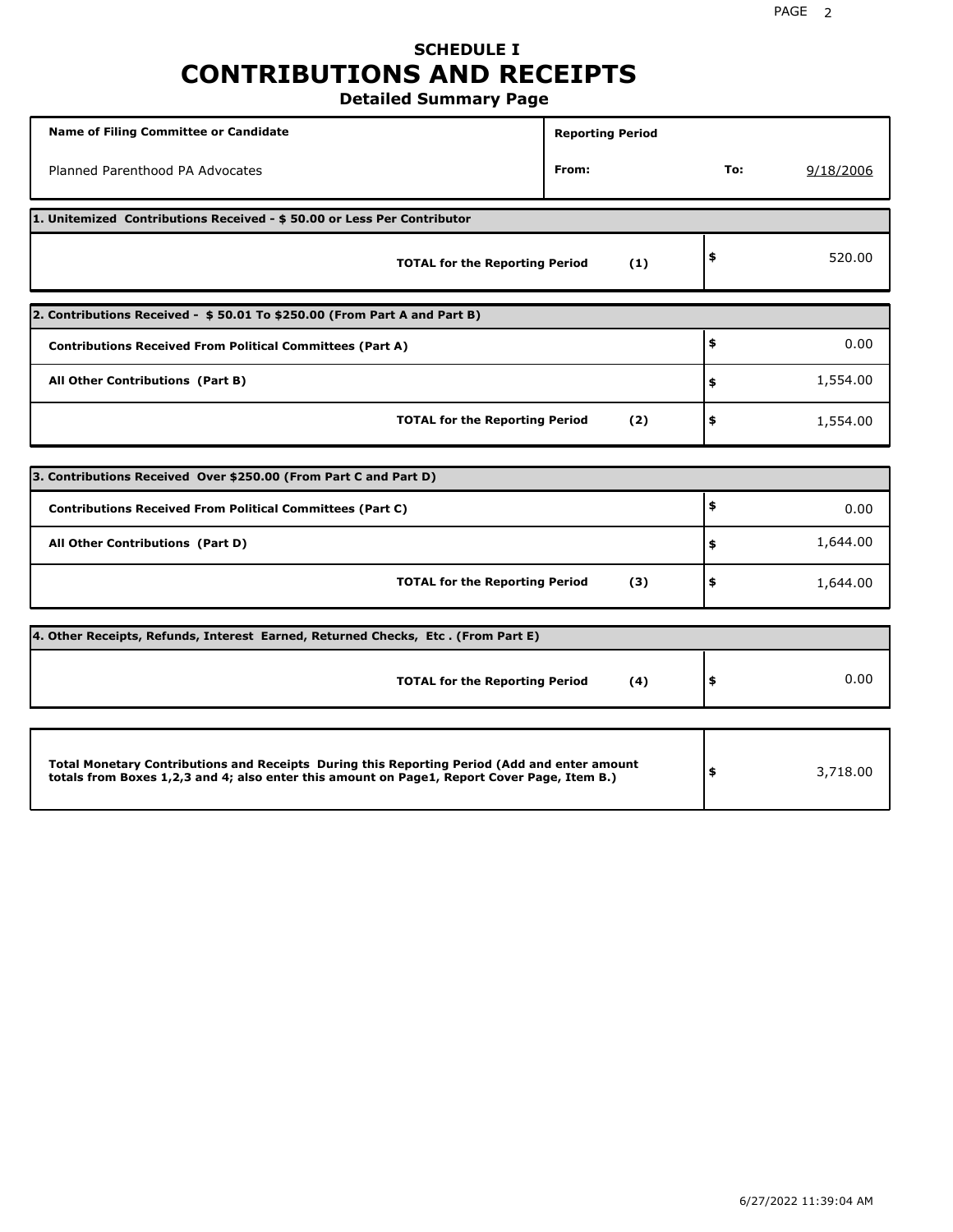# **CONTRIBUTIONS RECEIVED FROM POLITICAL COMMITTEES**

**\$50.01 TO \$250.00**

 **Use this Part to itemize only contributions received from political committees with an aggregate value from \$50.01 to \$250.00 in the reporting period.**

 **PART A**

| Name of Filing Committee or Candidate      |  |  | <b>Reporting Period</b> |             |             |    |                   |
|--------------------------------------------|--|--|-------------------------|-------------|-------------|----|-------------------|
|                                            |  |  |                         | From:       |             |    |                   |
|                                            |  |  |                         | <b>DATE</b> |             |    | <b>AMOUNT</b>     |
| <b>Full Name of Contributing Committee</b> |  |  | <b>MO</b>               | <b>DAY</b>  | <b>YEAR</b> |    |                   |
| <b>Mailing Address</b>                     |  |  |                         |             |             | \$ | 0.00              |
| Zip Code (Plus 4)<br><b>State</b><br>City  |  |  |                         |             |             |    |                   |
|                                            |  |  |                         |             |             |    | <b>PAGE TOTAL</b> |
|                                            |  |  |                         |             |             |    |                   |

**Enter Grand Total of Part A on Schedule I, Detailed Summary Page, Section 2.**

**\$** 0.00

PAGE 3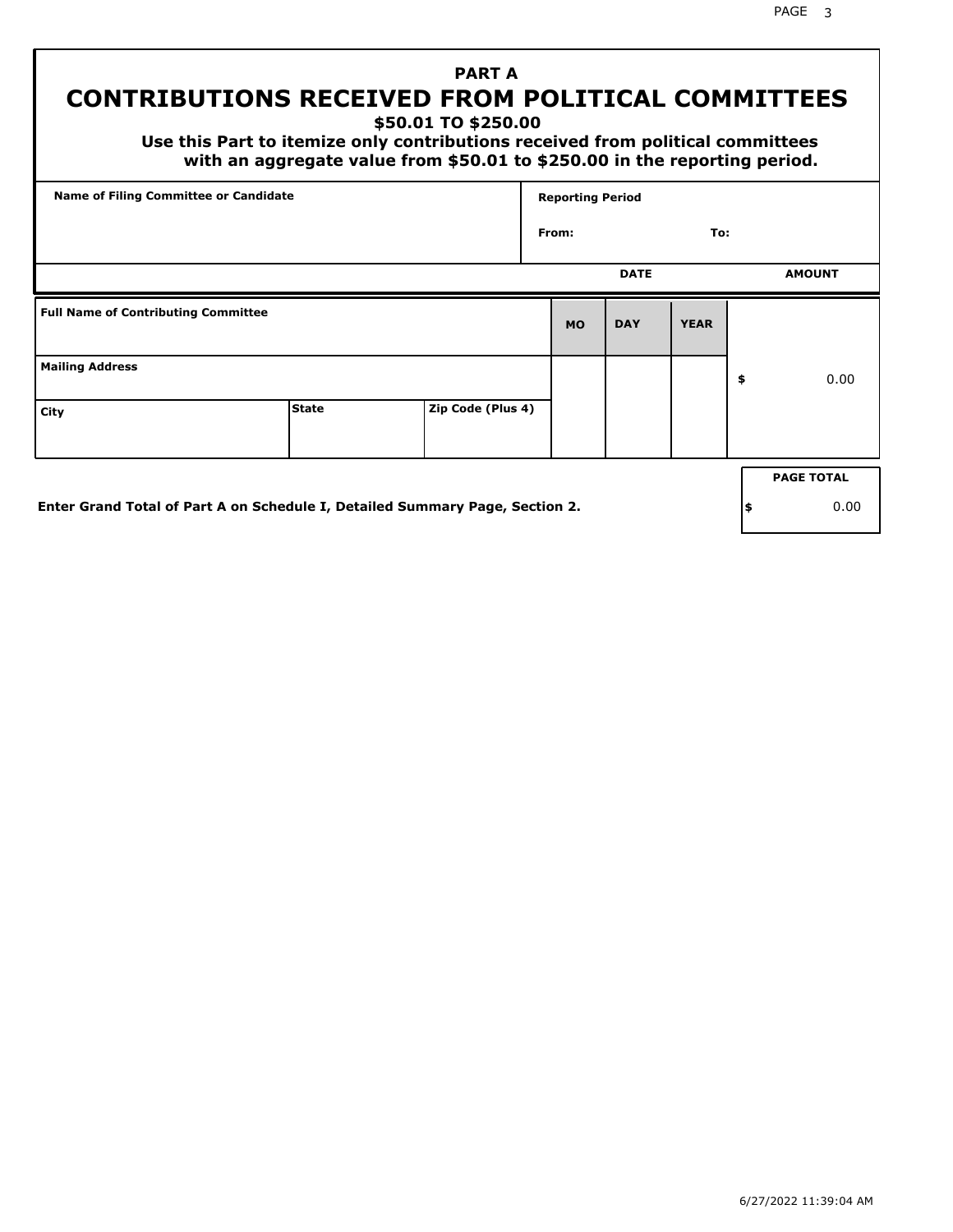| Use this Part to itemize all other contributions with an aggregate value from<br>(Exclude contributions from political committees reported in Part A) | <b>ALL OTHER CONTRIBUTIONS</b><br>\$50.01 to \$250.00 in the reporting period. |            | <b>PART B</b><br>\$50.01 TO \$250.00 |                         |            |             |    |           |
|-------------------------------------------------------------------------------------------------------------------------------------------------------|--------------------------------------------------------------------------------|------------|--------------------------------------|-------------------------|------------|-------------|----|-----------|
| <b>Name of Filing Committee or Candidate</b>                                                                                                          |                                                                                |            |                                      | <b>Reporting Period</b> |            |             |    |           |
| Planned Parenthood PA Advocates                                                                                                                       |                                                                                |            |                                      | From:                   |            |             |    | 9/18/2006 |
| <b>DATE</b><br><b>AMOUNT</b>                                                                                                                          |                                                                                |            |                                      |                         |            |             |    |           |
| <b>Full Name of Contributor</b><br>Ellen Kight                                                                                                        | <b>MO</b>                                                                      | <b>DAY</b> | <b>YEAR</b>                          |                         |            |             |    |           |
| <b>Mailing Address</b><br>100 Rawlins Run Road                                                                                                        |                                                                                |            |                                      |                         |            |             | \$ | 200.00    |
| City<br>Pittsburgh                                                                                                                                    | 6                                                                              | 12         | 2006                                 |                         |            |             |    |           |
|                                                                                                                                                       | <b>PA</b>                                                                      |            | 15238                                |                         |            |             |    |           |
| <b>Full Name of Contributor</b><br>William Robinson                                                                                                   |                                                                                |            |                                      |                         | <b>DAY</b> | <b>YEAR</b> |    |           |
| <b>Mailing Address</b><br>50 Woodland Road                                                                                                            |                                                                                |            |                                      |                         |            |             | \$ | 100.00    |
| City<br>Pittsburgh                                                                                                                                    | <b>State</b><br><b>PA</b>                                                      |            | Zip Code (Plus 4)<br>15232           | 8                       | 30         | 2006        |    |           |
| <b>Full Name of Contributor</b><br>Rebecca Miller & Peter Hassler                                                                                     |                                                                                |            |                                      | <b>MO</b>               | <b>DAY</b> | <b>YEAR</b> |    |           |
| <b>Mailing Address</b><br>502 Wadsworth Ave                                                                                                           |                                                                                |            |                                      |                         |            |             | Ş. | 100.00    |
| City<br>Philadelphia                                                                                                                                  | <b>State</b><br>PA                                                             |            | Zip Code (Plus 4)                    | 8                       | 30         | 2006        |    |           |
|                                                                                                                                                       |                                                                                |            | 19119                                |                         |            |             |    |           |
| <b>Full Name of Contributor</b><br>Susan Gobreski                                                                                                     |                                                                                |            |                                      | <b>MO</b>               | <b>DAY</b> | <b>YEAR</b> |    |           |
| <b>Mailing Address</b><br>943 S. 6th Street                                                                                                           |                                                                                |            |                                      |                         |            |             | \$ | 200.00    |
| <b>City</b><br>Philadelphia                                                                                                                           | <b>State</b><br>PA                                                             |            | Zip Code (Plus 4)<br>19147           | 8                       | 30         | 2006        |    |           |
| <b>Full Name of Contributor</b><br>Maggie Groff                                                                                                       |                                                                                |            |                                      | <b>MO</b>               | <b>DAY</b> | <b>YEAR</b> |    |           |
| <b>Mailing Address</b><br>4023 Spring Valley Road                                                                                                     |                                                                                |            |                                      |                         |            |             | \$ | 104.00    |
| <b>City</b><br>Doylestown                                                                                                                             | <b>State</b><br>PA                                                             |            | Zip Code (Plus 4)<br>18901           | 7                       | 12         | 2006        |    |           |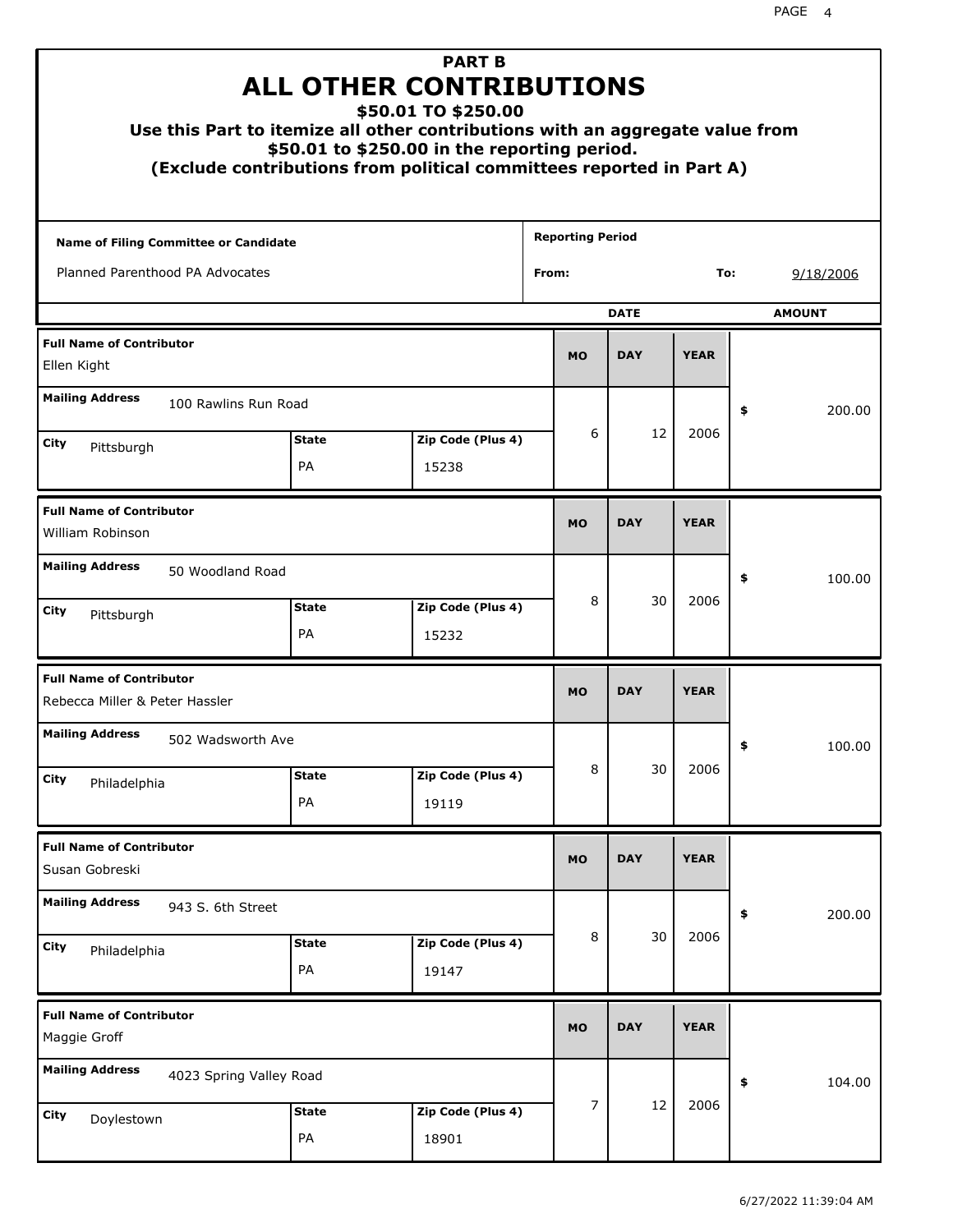| Judith Brown                                                                                                                              | <b>Full Name of Contributor</b> |                    |                            |           | <b>DAY</b> | <b>YEAR</b> |              |
|-------------------------------------------------------------------------------------------------------------------------------------------|---------------------------------|--------------------|----------------------------|-----------|------------|-------------|--------------|
| <b>Mailing Address</b>                                                                                                                    | 1805 Wallace Street             |                    |                            |           |            |             | 100.00<br>\$ |
| City<br>Stroudsburg                                                                                                                       |                                 | <b>State</b><br>PA | Zip Code (Plus 4)<br>18360 | 8         | 10         | 2006        |              |
| <b>Full Name of Contributor</b><br>Kimberly Custer                                                                                        |                                 |                    |                            | <b>MO</b> | <b>DAY</b> | <b>YEAR</b> |              |
| <b>Mailing Address</b>                                                                                                                    | 3440 Lehigh Street              |                    |                            |           |            |             | 100.00<br>\$ |
| City<br>Allentown                                                                                                                         |                                 | <b>State</b><br>PA | Zip Code (Plus 4)<br>18103 | 7         | 17         | 2006        |              |
| <b>Full Name of Contributor</b><br>Linda Hahn                                                                                             |                                 |                    |                            | <b>MO</b> | <b>DAY</b> | <b>YEAR</b> |              |
| <b>Mailing Address</b><br>1815 John F Kennedy Blvd, Apt. 2008<br>Zip Code (Plus 4)<br><b>State</b><br>City<br>Philadelphia<br>PA<br>19103 |                                 |                    |                            | 8         | 23         | 2006        | 100.00<br>\$ |
|                                                                                                                                           |                                 |                    |                            |           |            |             |              |
|                                                                                                                                           |                                 |                    |                            |           |            |             |              |
| <b>Full Name of Contributor</b><br>Suzanne Kranz                                                                                          |                                 |                    |                            | <b>MO</b> | <b>DAY</b> | <b>YEAR</b> |              |
| <b>Mailing Address</b>                                                                                                                    | 301 S. College Street           |                    |                            |           |            |             | 100.00<br>\$ |
| City<br>Carlisle                                                                                                                          |                                 | <b>State</b><br>PA | Zip Code (Plus 4)<br>17013 | 8         | 31         | 2006        |              |
| <b>Full Name of Contributor</b><br>Lauren Lambrugo                                                                                        |                                 |                    |                            | <b>MO</b> | <b>DAY</b> | <b>YEAR</b> |              |
| <b>Mailing Address</b>                                                                                                                    | 834 Chestnut Street, Apt. 705   |                    |                            |           |            |             | 100.00<br>\$ |
| City<br>Philadelphia                                                                                                                      |                                 | <b>State</b><br>PA | Zip Code (Plus 4)<br>19107 | 9         | 6          | 2006        |              |
| <b>Full Name of Contributor</b><br>Morgan Plant                                                                                           |                                 |                    |                            | <b>MO</b> | <b>DAY</b> | <b>YEAR</b> |              |
| <b>Mailing Address</b>                                                                                                                    | 322 S. West Street              |                    |                            | 9         | 6          | 2006        | 100.00<br>\$ |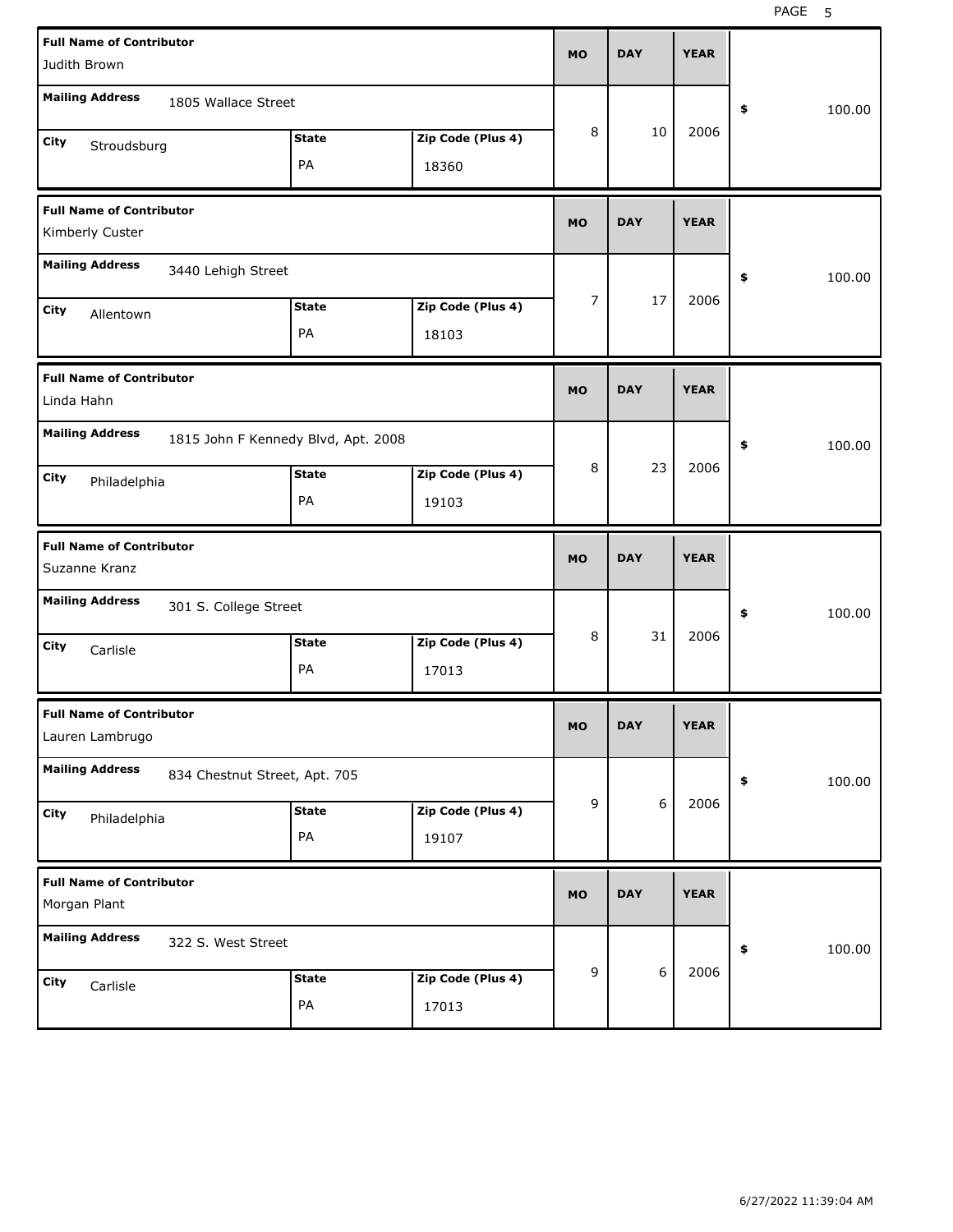| <b>Full Name of Contributor</b><br>Susan Higginbotham |                                                  |  |  |           |                  | <b>YEAR</b> |              |  |
|-------------------------------------------------------|--------------------------------------------------|--|--|-----------|------------------|-------------|--------------|--|
| <b>Mailing Address</b>                                | 66 Berkley Road                                  |  |  |           |                  |             | \$<br>100.00 |  |
| City<br>Devon                                         | Zip Code (Plus 4)<br><b>State</b><br>PA<br>19333 |  |  |           | $\boldsymbol{6}$ | 2006        |              |  |
| <b>Full Name of Contributor</b><br>Suellen Craig      |                                                  |  |  |           |                  |             |              |  |
|                                                       |                                                  |  |  | <b>MO</b> | <b>DAY</b>       | <b>YEAR</b> |              |  |
| <b>Mailing Address</b>                                | 5 Braeburn Court                                 |  |  | 9         | 6                | 2006        | \$<br>150.00 |  |

**Enter Grand Total of Part A on Schedule I, Detailed Summary Page, Section 2.**

**PAGE TOTAL**

**\$** 1,554.00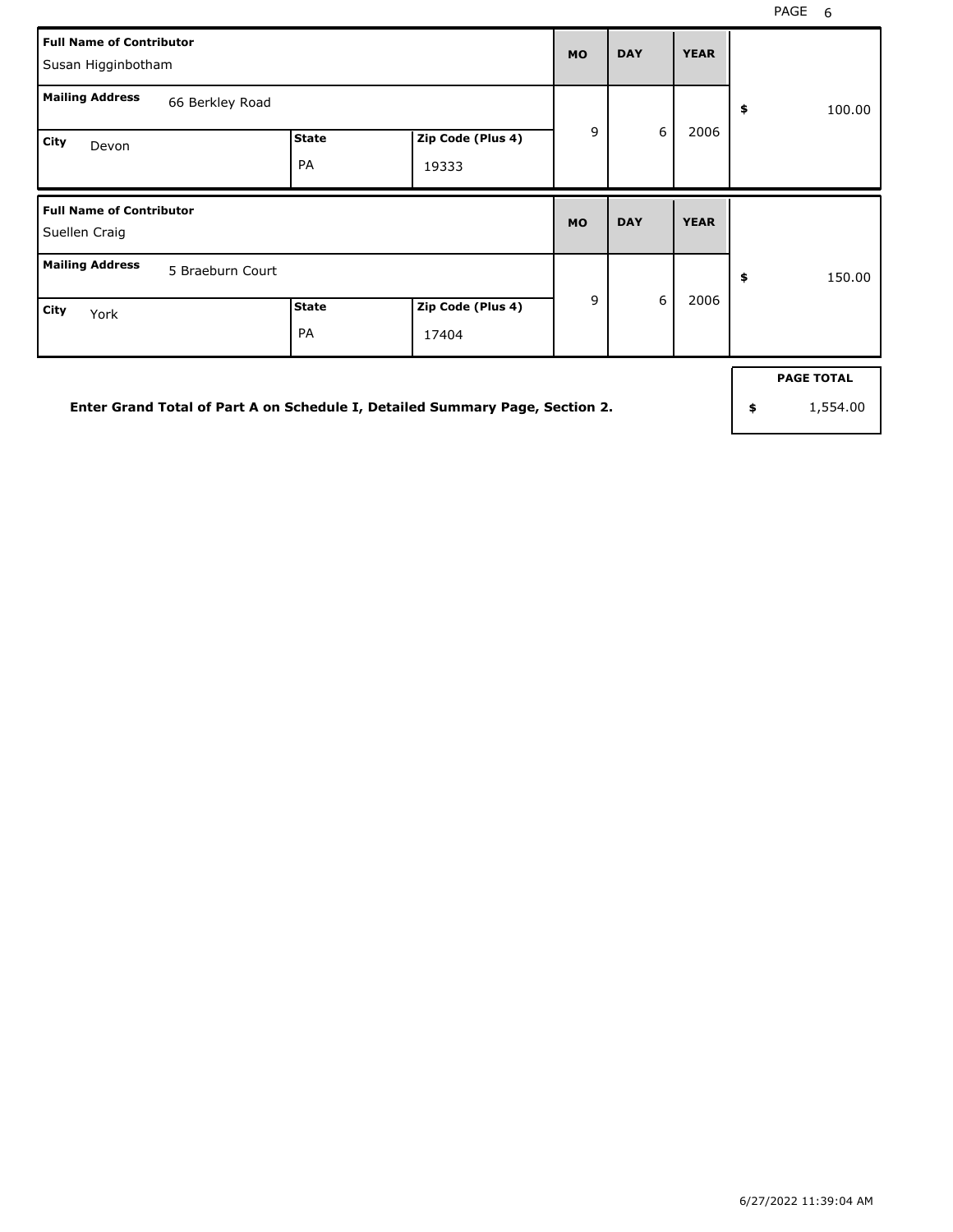# **PART C Contributions Received From Political Committees**

**OVER \$250.00**

 **Use this Part to itemize only contributions received from Political committees with an aggregate value from Over \$250.00 in the reporting period.**

| Name of Filing Committee or Candidate                                        |              | <b>Reporting Period</b> |             |            |             |                   |
|------------------------------------------------------------------------------|--------------|-------------------------|-------------|------------|-------------|-------------------|
|                                                                              |              | From:                   |             |            | To:         |                   |
|                                                                              |              |                         | <b>DATE</b> |            |             | <b>AMOUNT</b>     |
| <b>Full Name of Contributing Committee</b>                                   |              |                         | <b>MO</b>   | <b>DAY</b> | <b>YEAR</b> |                   |
| <b>Mailing Address</b>                                                       |              |                         |             |            |             | \$<br>0.00        |
| City                                                                         | <b>State</b> | Zip Code (Plus 4)       |             |            |             |                   |
|                                                                              |              |                         |             |            |             | <b>PAGE TOTAL</b> |
| Enter Grand Total of Part C on Schedule I, Detailed Summary Page, Section 3. |              |                         |             |            |             | \$<br>0.00        |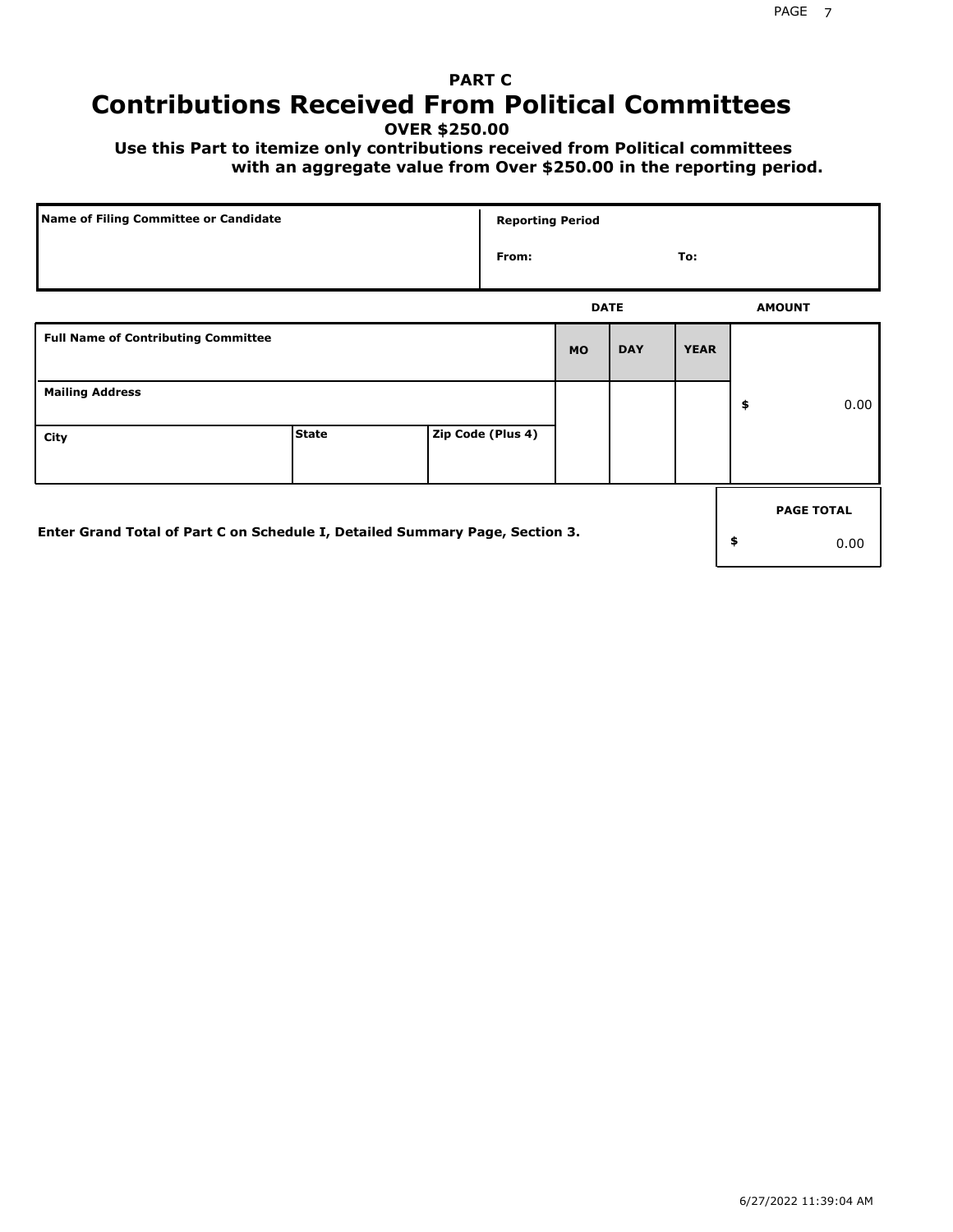# **PART D ALL OTHER CONTRIBUTIONS**

#### **OVER \$250.00**

#### **Use this Part to itemize all other contributions with an aggregate value of**

 **over \$250.00 in the reporting period.**

 **(Exclude contributions from political committees reported in Part C.)** 

| <b>Name of Filing Committee or Candidate</b>                                    |                    |                            |       | <b>Reporting Period</b>   |              |             |                               |  |  |
|---------------------------------------------------------------------------------|--------------------|----------------------------|-------|---------------------------|--------------|-------------|-------------------------------|--|--|
| Planned Parenthood PA Advocates                                                 |                    |                            | From: |                           |              | To:         | 9/18/2006                     |  |  |
|                                                                                 |                    |                            |       |                           | <b>DATE</b>  |             | <b>AMOUNT</b>                 |  |  |
| <b>Full Name of Contributor</b><br>Planned Parenthood of the Susquehanna Valley |                    |                            |       | <b>MO</b>                 | <b>DAY</b>   | <b>YEAR</b> |                               |  |  |
| <b>Mailing</b><br>1514 N. 2nd Street<br><b>Address</b>                          |                    |                            |       |                           |              |             | 1,644.00<br>\$                |  |  |
| City<br>Harrisburg                                                              | <b>State</b><br>PA | Zip Code (Plus 4)<br>17102 |       | 9                         | $\mathbf{1}$ | 2006        |                               |  |  |
| <b>Employer Name</b><br>Planned Parenthood of the Susquehanna Valley            |                    |                            |       | <b>Occupation</b><br>Self |              |             |                               |  |  |
| <b>Employer Mailing Address/Principal Place of</b><br>Business                  |                    | City                       |       |                           | <b>State</b> |             | Zip Code (Plus 4)             |  |  |
| 1514 N. 2nd Street                                                              |                    | Harrisburg                 |       |                           | PA           |             | 17101                         |  |  |
| Enter Grand Total of Part C on Schedule I, Detailed Summary Page, Section 3.    |                    |                            |       |                           |              | \$          | <b>PAGE TOTAL</b><br>1,644.00 |  |  |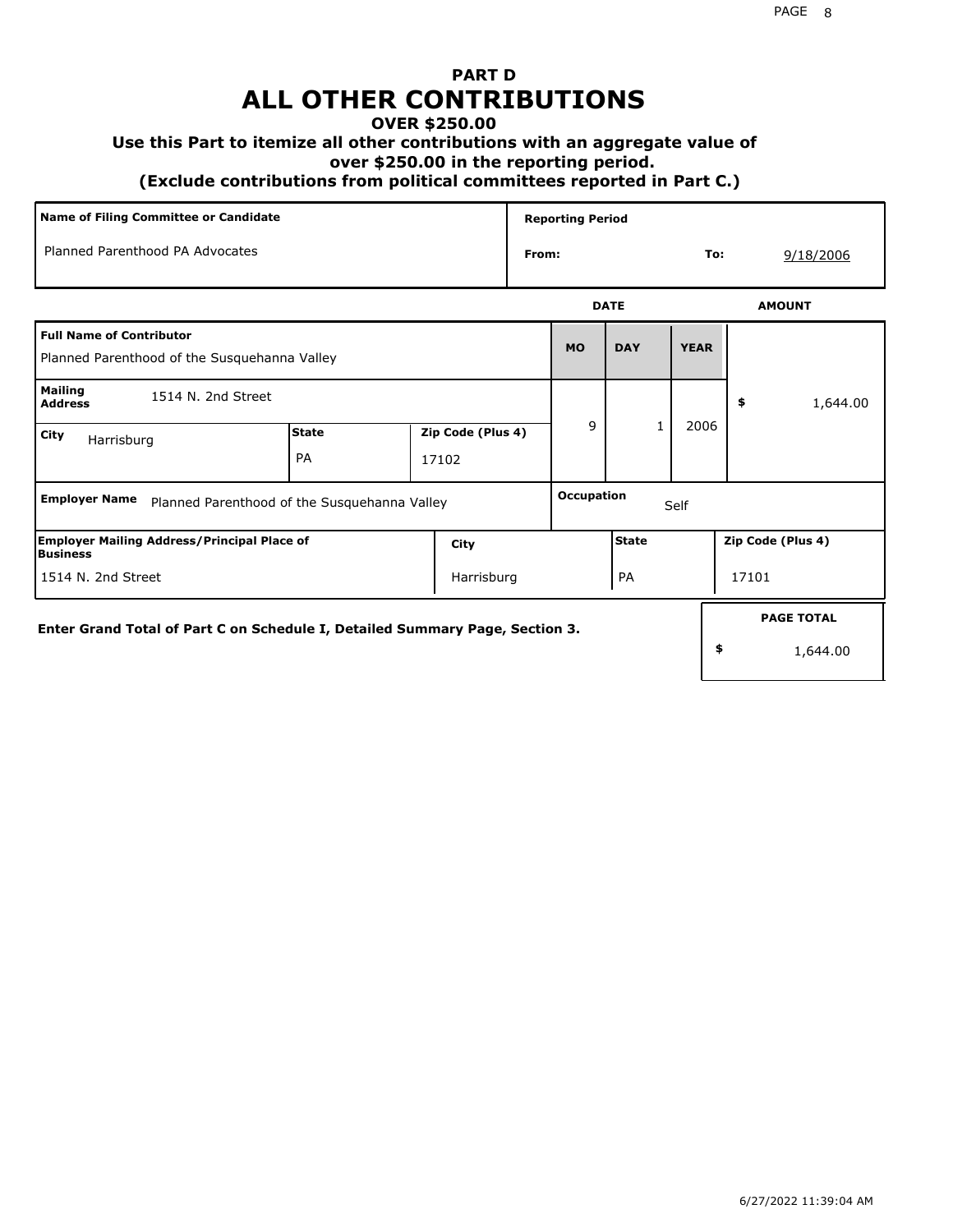### **PART E OTHER RECEIPTS**

#### **REFUNDS, INTEREST INCOME, RETURNED CHECKS, ETC.**

 **Use this Part to report refunds received, interest earned, returned checks and**

### **prior expenditures that were returned to the filer.**

| Name of Filing Committee or Candidate                                        |              |                   |       | <b>Reporting Period</b> |             |             |                   |      |
|------------------------------------------------------------------------------|--------------|-------------------|-------|-------------------------|-------------|-------------|-------------------|------|
|                                                                              |              |                   | From: |                         |             | To:         |                   |      |
|                                                                              |              |                   |       |                         | <b>DATE</b> |             | <b>AMOUNT</b>     |      |
| <b>Full Name</b>                                                             |              |                   |       | <b>MO</b>               | <b>DAY</b>  | <b>YEAR</b> |                   |      |
| <b>Mailing Address</b>                                                       |              |                   |       |                         |             |             | \$                | 0.00 |
| City                                                                         | <b>State</b> | Zip Code (Plus 4) |       |                         |             |             |                   |      |
| <b>Receipt Description</b>                                                   |              |                   |       |                         |             |             |                   |      |
| Enter Grand Total of Part E on Schedule I, Detailed Summary Page, Section 4. |              |                   |       |                         |             |             | <b>PAGE TOTAL</b> |      |
|                                                                              |              |                   |       |                         |             |             | \$                | 0.00 |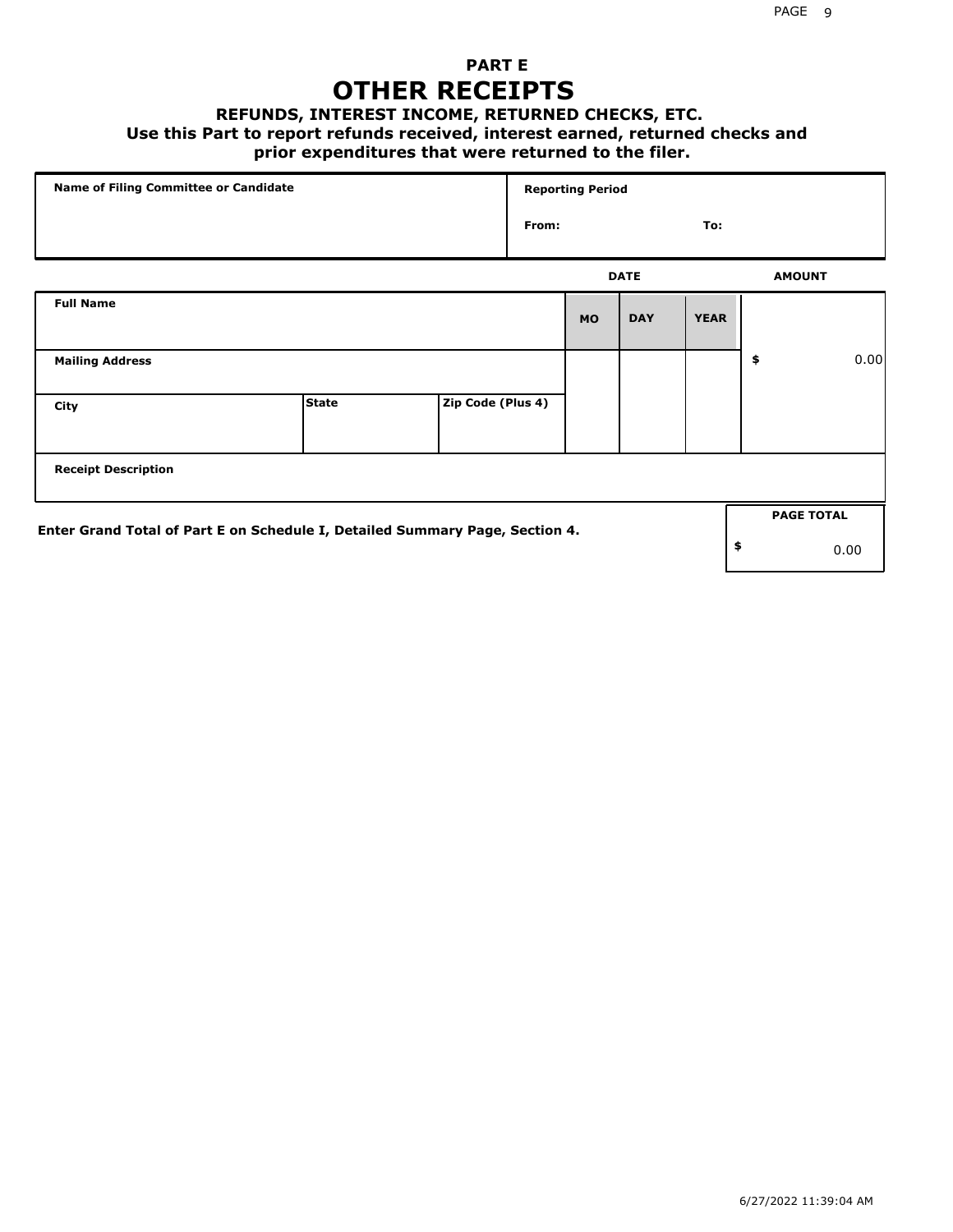#### **SCHEDULE II IN-KIND CONTRIBUTIONS AND VALUABLE THINGS RECEIVED USE THIS SCHEDULE TO REPORT ALL IN-KIND CONTRIBUTIONS OF VALUABLE THINGS**

#### **DURING THE REPORTING PERIOD.**

**Detailed Summary Page**

| <b>Name of Filing Committee or Candidate</b>                                                                                                                                | <b>Reporting Period</b> |     |           |
|-----------------------------------------------------------------------------------------------------------------------------------------------------------------------------|-------------------------|-----|-----------|
| Planned Parenthood PA Advocates                                                                                                                                             | From:                   | To: | 9/18/2006 |
| 1. UNITEMIZED IN-KIND CONTRIBUTIONS RECEIVED - VALUE OF \$50.00 OR LESS PER CONTRIBUTOR                                                                                     |                         |     |           |
| <b>TOTAL for the Reporting Period</b>                                                                                                                                       | (1)                     | \$  | 0.00      |
| 2. IN-KIND CONTRIBUTIONS RECEIVED - VALUE OF \$50.01 TO \$250.00 (FROM PART F)                                                                                              |                         |     |           |
| <b>TOTAL for the Reporting Period</b>                                                                                                                                       | (2)                     | \$  | 0.00      |
| 3. IN-KIND CONTRIBUTION RECIEVED - VALUE OVER \$250.00 (FROM PART G)                                                                                                        |                         |     |           |
| <b>TOTAL for the Reporting Period</b>                                                                                                                                       | (3)                     | \$  | 0.00      |
| TOTAL VALUE OF IN-KIND CONTRIBUTIONS DURING THIS REPORTING PERIOD (Add and enter<br>amount totals from Boxes 1,2, and 3; also enter on Page 1, Reports Cover Page, Item F.) |                         | \$  | 0.00      |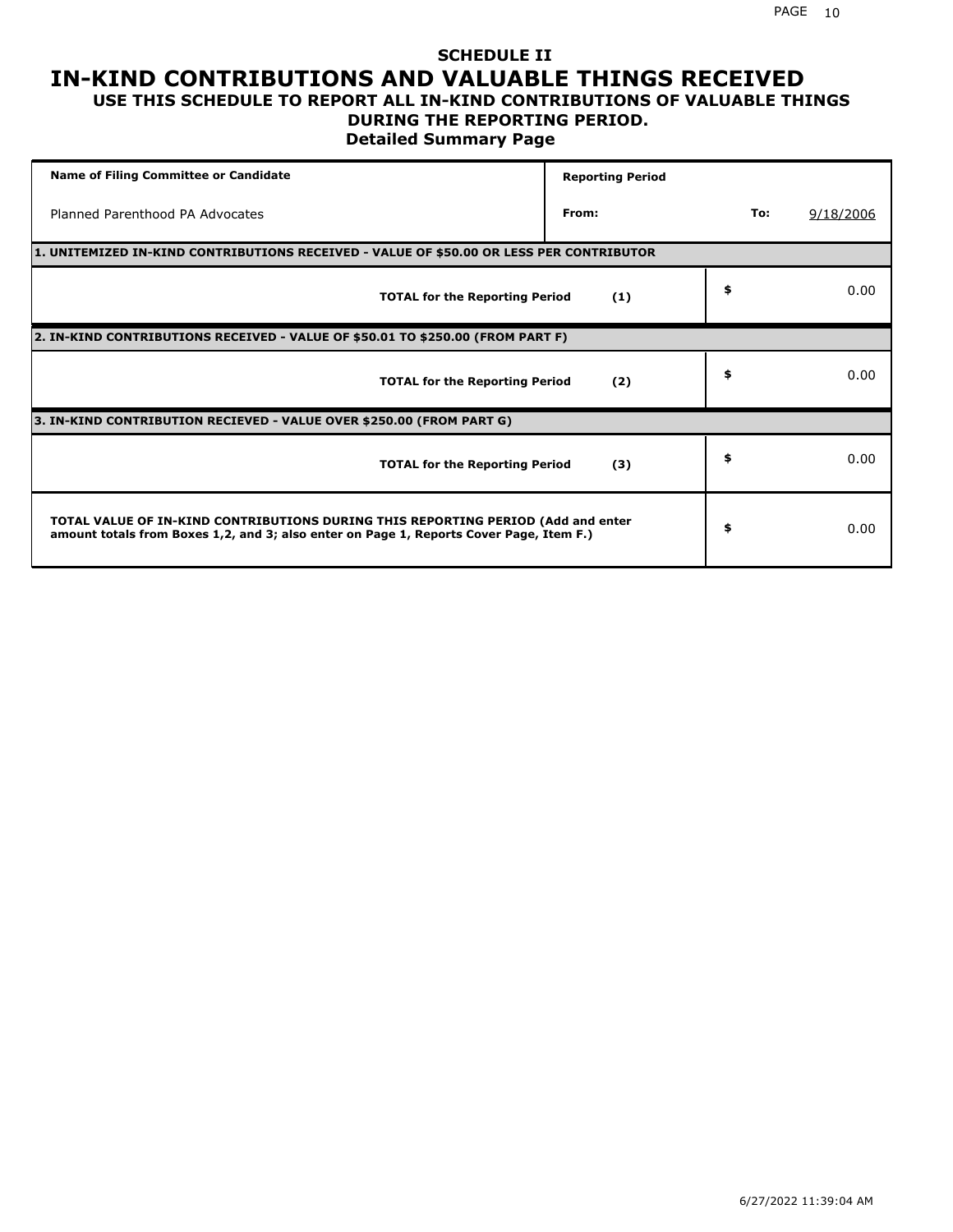# **SCHEDULE II PART F IN-KIND CONTRIBUTIONS RECEIVED**

## **VALUE OF \$50.01 TO \$250.00**

| Name of Filing Committee or Candidate                                                                         |              |                   | <b>Reporting Period</b> |             |             |     |                   |  |
|---------------------------------------------------------------------------------------------------------------|--------------|-------------------|-------------------------|-------------|-------------|-----|-------------------|--|
|                                                                                                               |              |                   | From:                   |             |             | To: |                   |  |
|                                                                                                               |              |                   |                         | <b>DATE</b> |             |     | <b>AMOUNT</b>     |  |
| <b>Full Name of Contributor</b>                                                                               |              |                   | <b>MO</b>               | <b>DAY</b>  | <b>YEAR</b> |     |                   |  |
| <b>Mailing Address</b>                                                                                        |              |                   |                         |             |             | \$  | 0.00              |  |
| City                                                                                                          | <b>State</b> | Zip Code (Plus 4) |                         |             |             |     |                   |  |
| <b>Description of Contribution:</b>                                                                           |              |                   |                         |             |             |     |                   |  |
| Enter Grand Total of Part F on Schedule II, In-Kind Contributions Detailed Summary Page,<br><b>Section 2.</b> |              |                   |                         |             |             |     | <b>PAGE TOTAL</b> |  |
|                                                                                                               |              |                   |                         |             | \$          |     | 0.00              |  |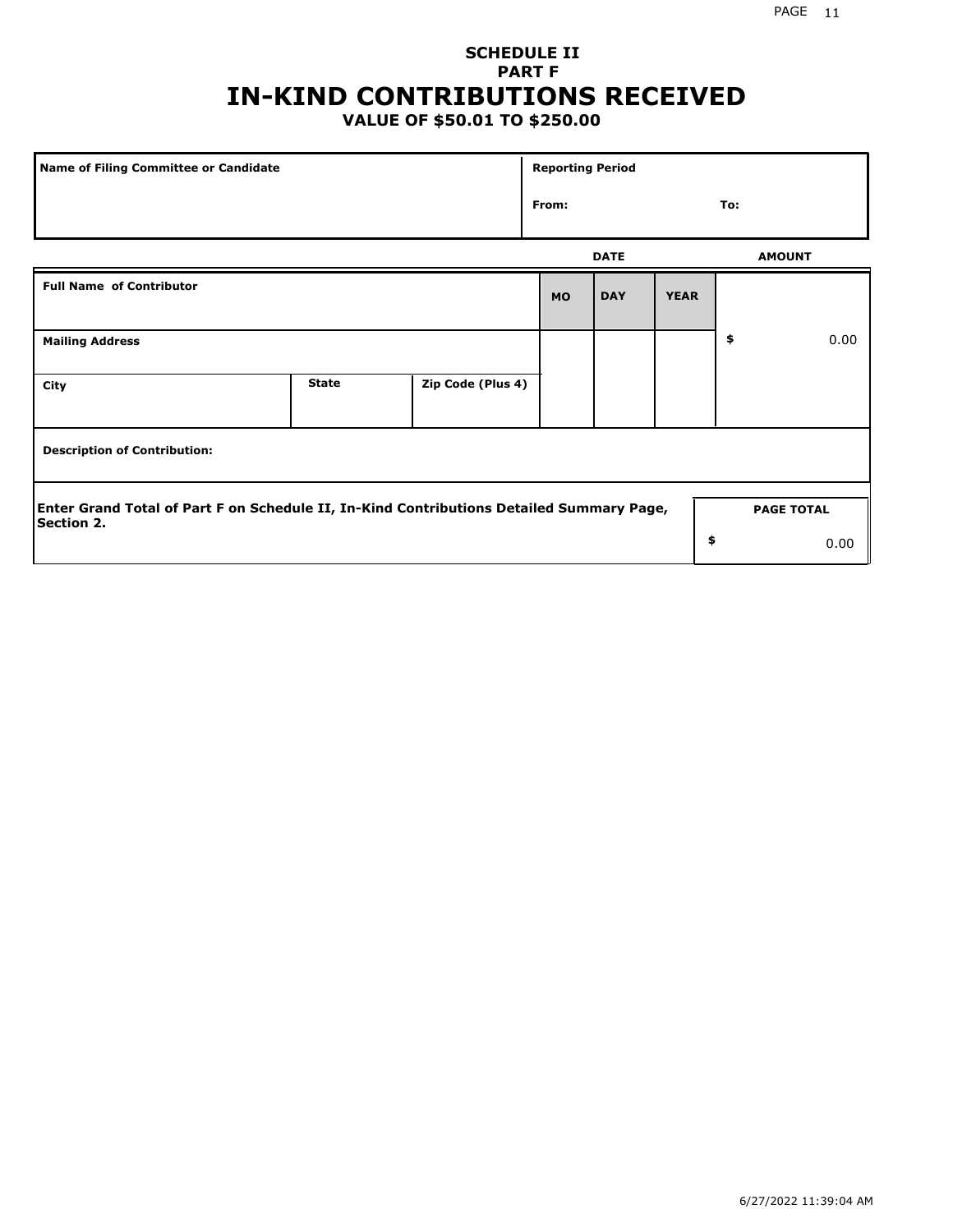#### PAGE 12

#### **SCHEDULE II PART G IN-KIND CONTRIBUTIONS RECEIVED VALUE OVER \$250.00**

| Name of Filing Committee or Candidate                                                                |              |  |                  |  |       | <b>Reporting Period</b> |                      |             |                                    |
|------------------------------------------------------------------------------------------------------|--------------|--|------------------|--|-------|-------------------------|----------------------|-------------|------------------------------------|
|                                                                                                      |              |  |                  |  | From: |                         |                      | To:         |                                    |
|                                                                                                      |              |  |                  |  |       |                         | <b>DATE</b>          |             | <b>AMOUNT</b>                      |
| <b>Full Name of Contributor</b>                                                                      |              |  |                  |  |       | <b>MO</b>               | <b>DAY</b>           | <b>YEAR</b> |                                    |
| <b>Mailing Address</b>                                                                               |              |  |                  |  |       |                         |                      |             | \$<br>0.00                         |
| City                                                                                                 | <b>State</b> |  | Zip Code(Plus 4) |  |       |                         |                      |             |                                    |
| <b>Employer of Contributor</b>                                                                       |              |  |                  |  |       | <b>Occupation</b>       |                      |             |                                    |
| <b>State</b><br><b>Employer Mailing Address/Principal Place of</b><br><b>City</b><br><b>Business</b> |              |  |                  |  |       | 4)                      | <b>Zip Code(Plus</b> |             | <b>Description of Contribution</b> |

| <b>Enter Grand Total of Part G on Schedule II, In-Kind Contributions Detailed</b> | <b>PAGE TOTAL</b> |  |  |
|-----------------------------------------------------------------------------------|-------------------|--|--|
| <b>Summary Page, Section 3.</b>                                                   | 0.00              |  |  |
|                                                                                   |                   |  |  |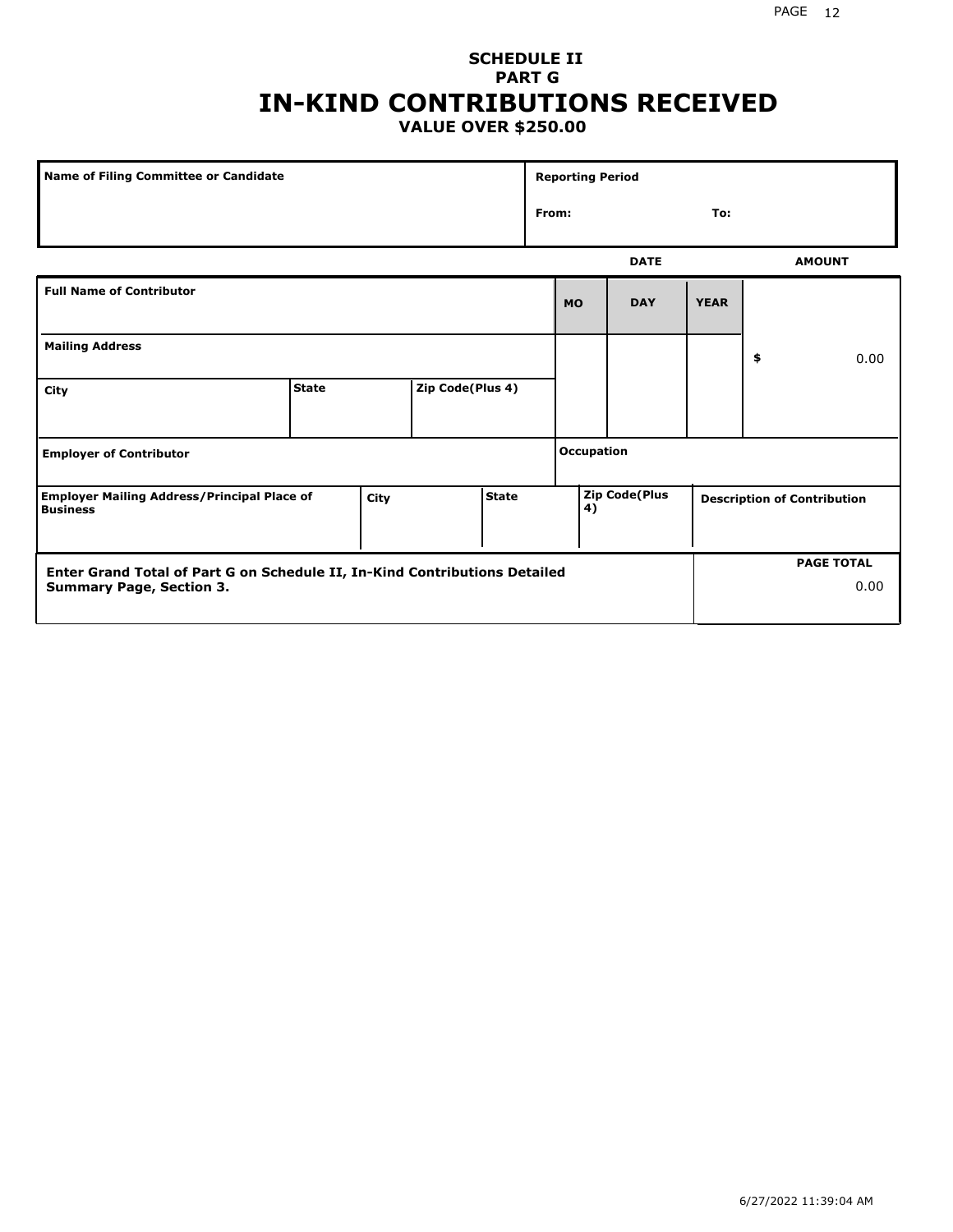# **SCHEDULE III STATEMENT OF EXPENDITURES**

| <b>Name of Filing Committee or Candidate</b>                            |                    | <b>Reporting Period</b>    |                                                            |                                                                                                               |             |                               |               |  |
|-------------------------------------------------------------------------|--------------------|----------------------------|------------------------------------------------------------|---------------------------------------------------------------------------------------------------------------|-------------|-------------------------------|---------------|--|
| Planned Parenthood PA Advocates                                         |                    | From                       |                                                            |                                                                                                               | To:         | 9/18/2006                     |               |  |
|                                                                         |                    |                            |                                                            | <b>DATE</b>                                                                                                   |             |                               | <b>AMOUNT</b> |  |
| <b>To Whom Paid</b><br>Smith 156 Committee                              |                    |                            | <b>MO</b>                                                  | <b>DAY</b>                                                                                                    | <b>YEAR</b> |                               |               |  |
| <b>Mailing Address</b><br>PO Box 683                                    |                    | 6                          | 5                                                          | 2006                                                                                                          | \$          | 500.00                        |               |  |
| City<br>West Chester                                                    | <b>State</b><br>PA | Zip Code (Plus 4)<br>19381 |                                                            | <b>Description of Expenditure</b><br>Campaign contribution                                                    |             |                               |               |  |
| <b>To Whom Paid</b><br>Friends of Frank Dermody                         |                    |                            | <b>MO</b>                                                  | <b>DAY</b>                                                                                                    | <b>YEAR</b> |                               |               |  |
| <b>Mailing Address</b><br>PO Box 274                                    |                    |                            | 6                                                          | 14                                                                                                            | 2006        | \$                            | 300.00        |  |
| City<br>Tarentum                                                        | <b>State</b><br>PA | Zip Code (Plus 4)<br>15084 | <b>Description of Expenditure</b><br>Campaign contribution |                                                                                                               |             |                               |               |  |
| <b>To Whom Paid</b><br>Leach for State Representative                   |                    | <b>MO</b>                  | <b>DAY</b>                                                 | <b>YEAR</b>                                                                                                   |             |                               |               |  |
| <b>Mailing Address</b><br>PO Box 60178                                  |                    | 8                          | 21                                                         | 2006                                                                                                          | \$          | 100.00                        |               |  |
| City<br>King of Prussia                                                 | <b>State</b><br>PA | Zip Code (Plus 4)<br>19406 | <b>Description of Expenditure</b><br>Campaign Contribution |                                                                                                               |             |                               |               |  |
| <b>To Whom Paid</b><br>Planned Parenthood Action Fund                   |                    |                            | <b>MO</b>                                                  | <b>DAY</b>                                                                                                    | <b>YEAR</b> |                               |               |  |
| <b>Mailing Address</b><br>1780 Massachusetts Avenue, NW                 |                    | 6                          | 7                                                          | 2006                                                                                                          | \$          | 2,867.00                      |               |  |
| <b>City</b><br>Washington                                               | <b>State</b><br>DC | Zip Code (Plus 4)<br>20036 |                                                            | <b>Description of Expenditure</b><br>Contribution to Federal Action Fund for an event<br>held in Philadelphia |             |                               |               |  |
| Enter Grand Total of Expenditures on Page 1, Report Cover Page, Item D. |                    |                            |                                                            |                                                                                                               | \$          | <b>PAGE TOTAL</b><br>3,767.00 |               |  |